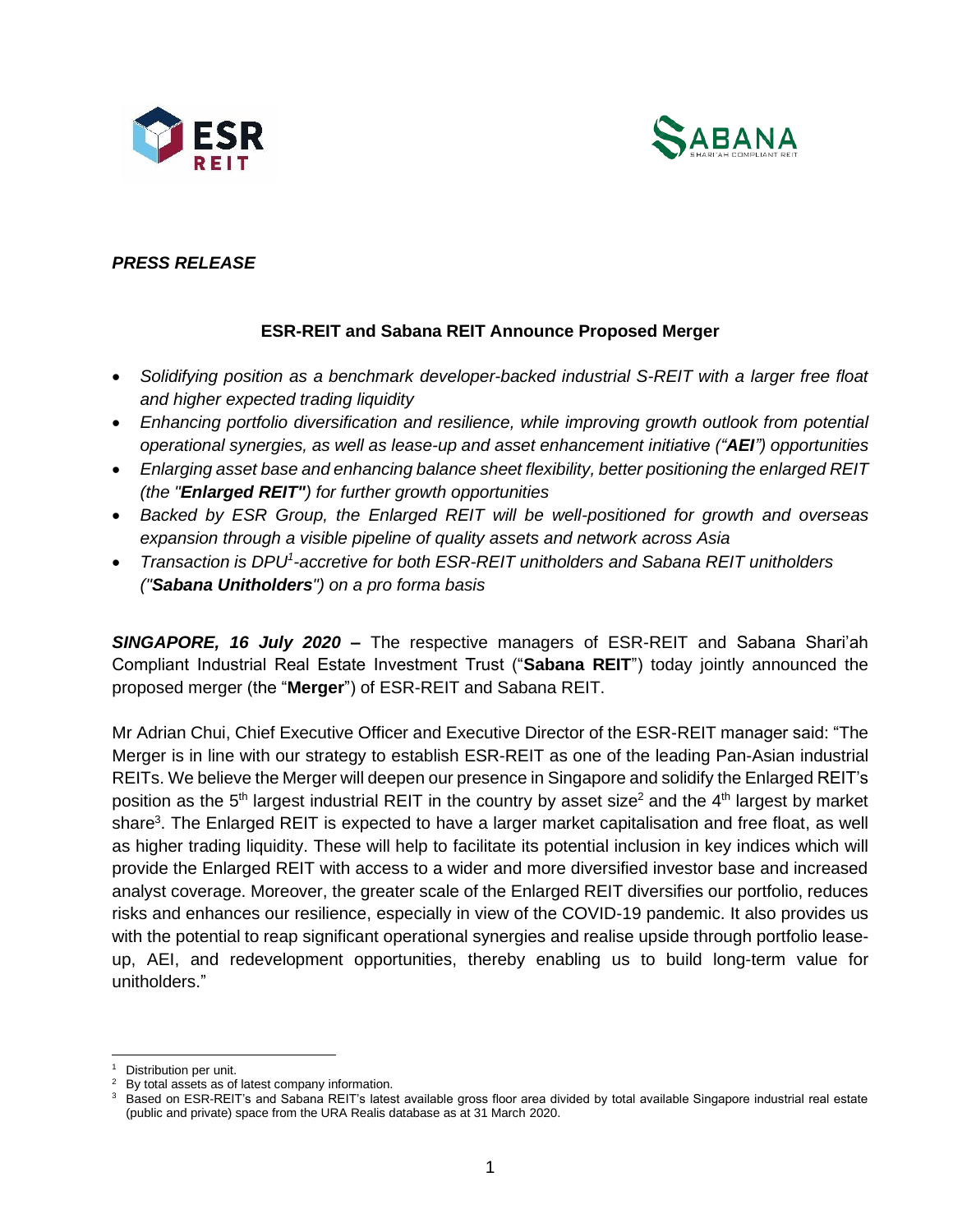Mr Donald Han, Chief Executive Officer of the Sabana REIT manager said: "The Merger will be transformational for Sabana REIT, accelerating our growth and propelling us immediately to be amongst the largest industrial REITs in Singapore. The enhanced scale will raise our visibility and enable us to be more competitive within the industrial S-REIT space, while the larger asset and tenant base will put us in a stronger position to undertake initiatives to improve and rejuvenate the portfolio at lower costs with minimised execution risks. With ESR as a developer-sponsor, the Enlarged REIT will also have access to a pipeline of assets worth over US\$22 billion in a market where quality logistics properties are increasingly scarce. This better positions us to capitalise on further expansion opportunities and participate in the continued growth of the industrial sector as the global economy emerges from the COVID-19 pandemic."

## **Details of the Merger**

The Merger will be effected by way of a trust scheme of arrangement (the "**Scheme**") in compliance with the Singapore Code on Take-overs and Mergers, with ESR-REIT acquiring all units of Sabana REIT ("**Sabana Units**") in exchange for new units in ESR-REIT (the "**Consideration Units**").

By way of illustration, if the Scheme becomes effective in accordance with its terms, each Sabana Unitholder will receive 94 Consideration Units<sup>4</sup> for every 100 Sabana Units held.

Based on the illustrative issue price of S\$0.401<sup>5</sup> per Consideration Unit and the gross exchange ratio of 0.94x, the implied scheme consideration payable to Sabana Unitholders is S\$0.377 per Sabana Unit, and the implied aggregate scheme consideration is approximately S\$396.9 million.

Following the Merger, the Sponsor, ESR, is expected to hold approximately 12.2% of the total issued units in the Enlarged REIT.

# **Transaction Rationale**

The Merger will provide the Enlarged REIT with six key benefits, as outlined below.

# **1. Solidifying position as a benchmark developer-backed industrial S-REIT**

The Merger will solidify the Enlarged REIT's position amongst the top five developer-backed industrial S-REITs by asset size, with total assets increasing to approximately S\$4.1 billion. The Enlarged REIT will also become the  $4<sup>th</sup>$  largest industrial S-REIT by market share based on gross floor area ("**GFA**").

<sup>4</sup> No fractions of a Consideration Unit will be issued and fractional entitlements shall be disregarded in the calculation of Consideration Units to be issued to any Sabana Unitholder pursuant to the Scheme.

<sup>&</sup>lt;sup>5</sup> Based on the one-month volume weighted average price of ESR-REIT units with reference to the 30-calendar day period from 10 June 2020 up to and including 9 July 2020.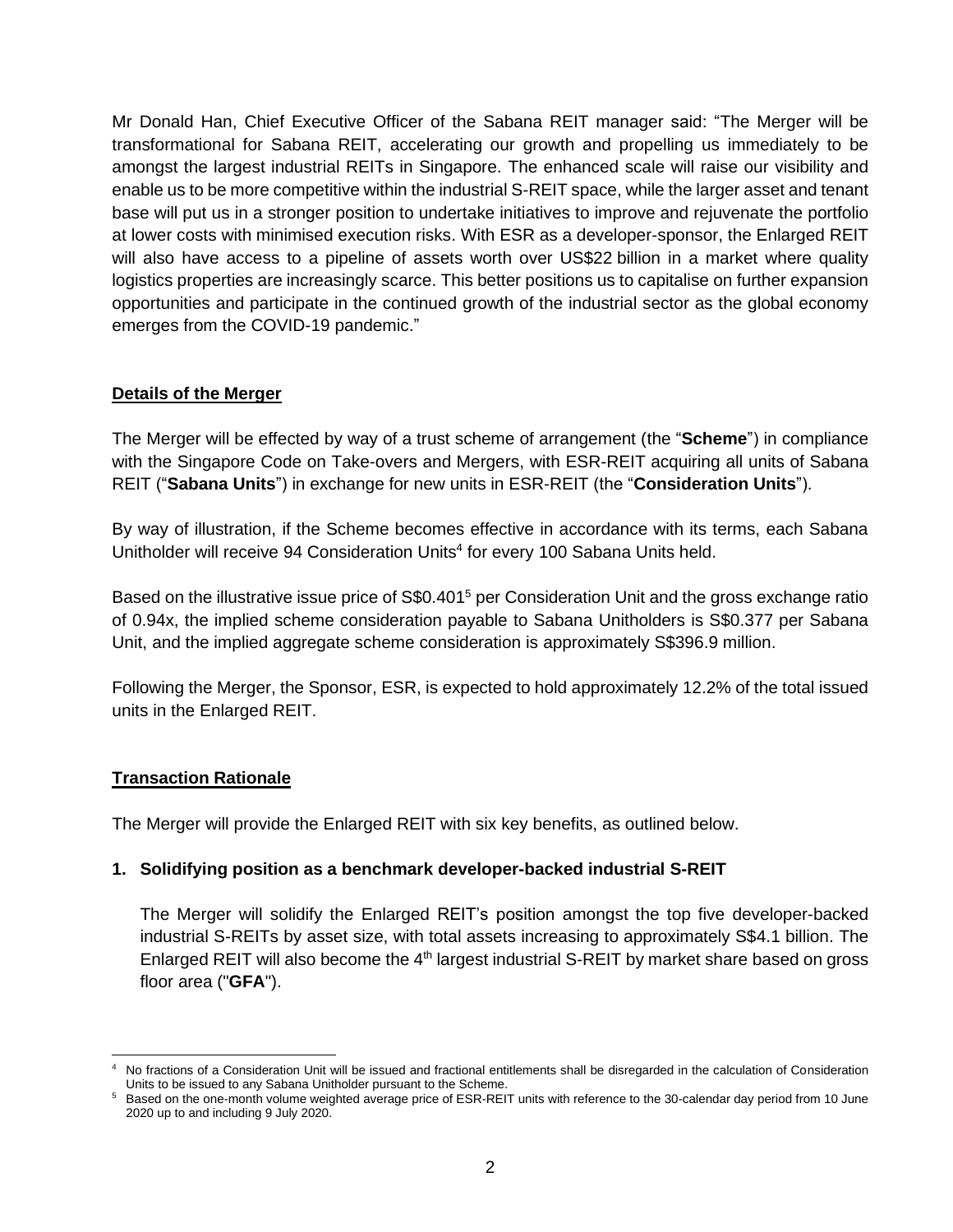The Merger will also lead to a larger market capitalisation of approximately S\$1.8 billion and a free float of approximately S\$1.3 billion. Consequently, this increases the probability of the Enlarged REIT being included in key indices, which could lead to a wider and more diversified investor base, higher trading liquidity and broader research coverage. The Enlarged REIT could also potentially enjoy a positive re-rating that will benefit all unitholders in the long-term.

### **2. Improving portfolio diversification and resilience**

The Merger will result in more than half of the Enlarged REIT's portfolio comprising High-Specs, and Logistics / Warehouse assets, with exposure to General Industrial assets being under 30%. Accordingly, the Enlarged REIT will be "future-ready" and able to meet the increasing demand from third-party logistics, e-commerce, and advanced manufacturing businesses amid the national stockpiling of essential goods and expected changes to the global manufacturing supply chain due to increasing US-China trade tensions and the COVID-19 pandemic.

In addition, Business Park assets will account for around 22% of the Enlarged REIT's portfolio. Singapore Business Park metrics, including occupancy rates and rents, have improved over the past few quarters and the segment's outlook is expected to remain favourable as companies continue to look towards decentralising their operations.

The Merger will also result in lower concentration risks. While ESR-REIT's and Sabana REIT's respective top 10 tenants currently account for 31% and 46% of the two REITs' respective gross rental income ("**GRI**"), the Enlarged REIT's top 10 tenants will account for only 25% of its GRI and no single tenant will account for more than 4.1% of its GRI. This significantly reduces its reliance on any particular tenant, given its broader tenant base across different trade sectors.

### **3. Improving growth outlook from potential synergies, as well as lease-up and AEI opportunities**

Furthermore, the Enlarged REIT will enjoy the operational advantages of having an expanded network of 75 assets with a total GFA of approximately 19.2 million square feet ("**sq ft**") located close to major transportation hubs and within key strategic industrial zones across Singapore. Leveraging ESR-REIT's and the ESR Group's network for expansion, as well as their marketing, leasing, and asset management platforms, the Enlarged REIT will have access to a wider pool of tenants across a range of industries and will be able to enhance leasing opportunities and explore cross marketing activities. It will also be able to extract economies of scale across operations, and have stronger bargaining power when negotiating with tenants and service providers. In addition, tenants may also realise potential cost savings as a result of the integration of property management services that may arise given that the assets in each cluster in which the Enlarged REIT is present are in close proximity to each other.

Significant value can also be unlocked via AEIs. In particular, there is approximately 2.2 million sq ft of unutilised GFA in the portfolios that the Enlarged REIT can develop. With a larger tenant base, the Enlarged REIT will be able to better identify the optimal use for the unutilised GFA and develop in-demand space for emerging industries without adversely impacting its earning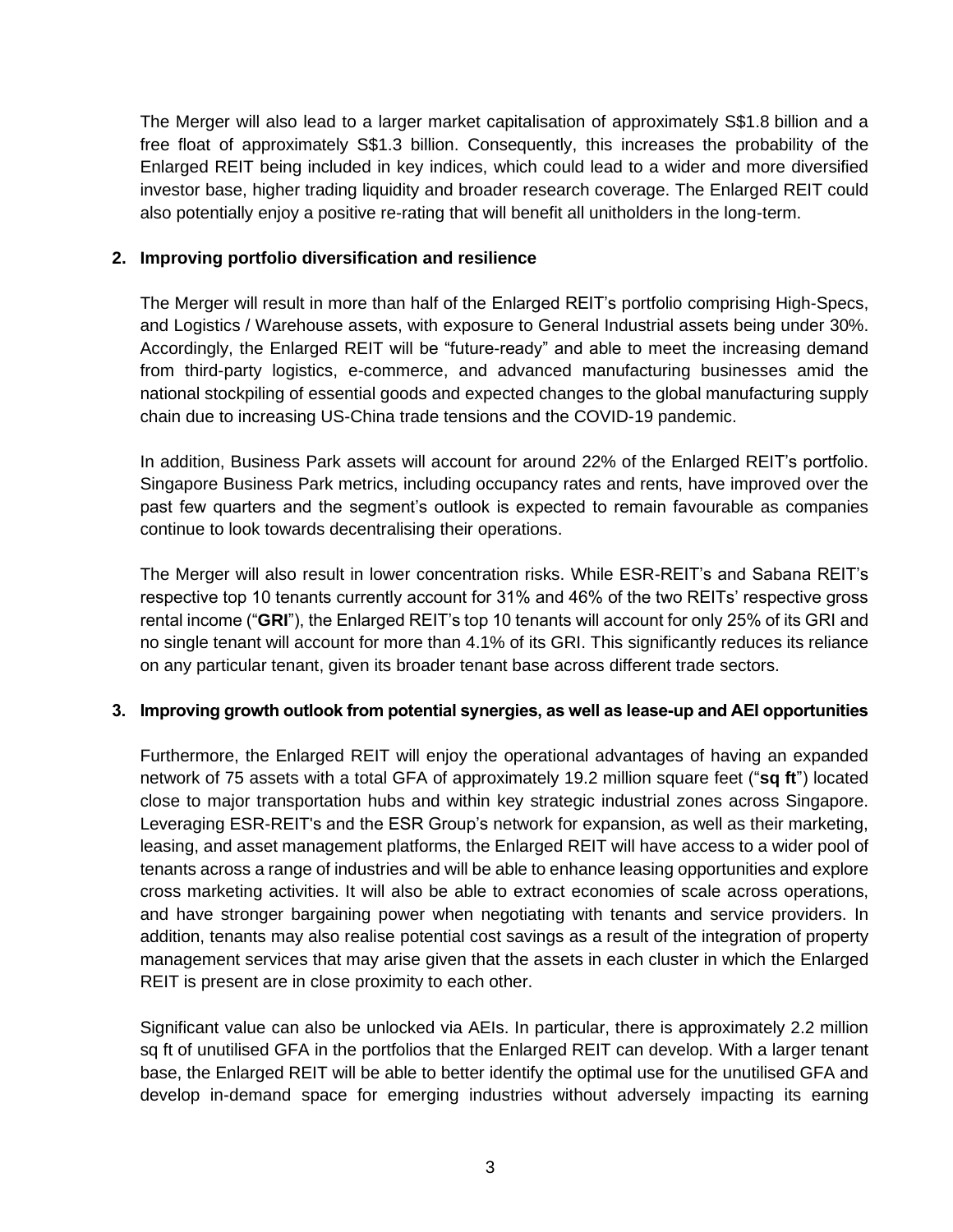performance while the AEIs are underway, as the potential downtime or temporary loss of income associated with each AEI will have a smaller impact on the Enlarged REIT's earnings.

## **4. Enlarging asset base and enhancing balance sheet flexibility**

Following the Merger, the Enlarged REIT is expected to benefit from having an increased asset base, significantly higher debt headroom and access to more diversified funding sources. The stronger balance sheet and greater financial flexibility would better position it to undertake asset enhancement, development and portfolio reconstitution initiatives, as well as drive value-accretive acquisitions and organic growth for unitholders.

Furthermore, the Enlarged REIT will have a longer weighted average debt expiry profile of 3.2 years at lower costs of funding and a more evenly distributed debt maturity profile over the next five years, providing it with a more resilient capital structure. The Enlarged REIT will also have a fully unencumbered portfolio, allowing it to gain access to wider pools of capital.

## **5. Support of a strong developer-sponsor**

The Merger is in line with both ESR-REIT's and Sabana REIT's strategy, representing a key step in realising ESR-REIT's vision of being one of the leading Pan-Asian industrial REITs and Sabana REIT's vision to be a prominent REIT with an outstanding portfolio of assets. The Enlarged REIT will be well-supported by the Sponsor, ESR Cayman Limited ("**ESR**"), which will provide it with the opportunity to have a "first look" at a pipeline of the ESR Group's assets worth more than US\$22 billion. This will give the Enlarged REIT an edge in an environment where quality logistics assets are becoming increasingly scarce. It also puts the Enlarged REIT in good stead for future overseas expansions, particularly in countries where ESR has an established "on the ground" presence.

### **6. DPU-accretive for unitholders**

The Merger will be DPU-accretive on a pro forma basis for both ESR-REIT unitholders and Sabana Unitholders by 3.5% and 12.9% respectively. Unitholders will continue to benefit from the continued upside of the Enlarged REIT given its enhanced portfolio scale, diversification, flexibility and resilience.

# **Approvals Required**

The Scheme will require, amongst others, the approval of the Sabana Unitholders for the amendments to the Sabana REIT trust deed and the Scheme, at an extraordinary general meeting and a scheme meeting to be convened, respectively.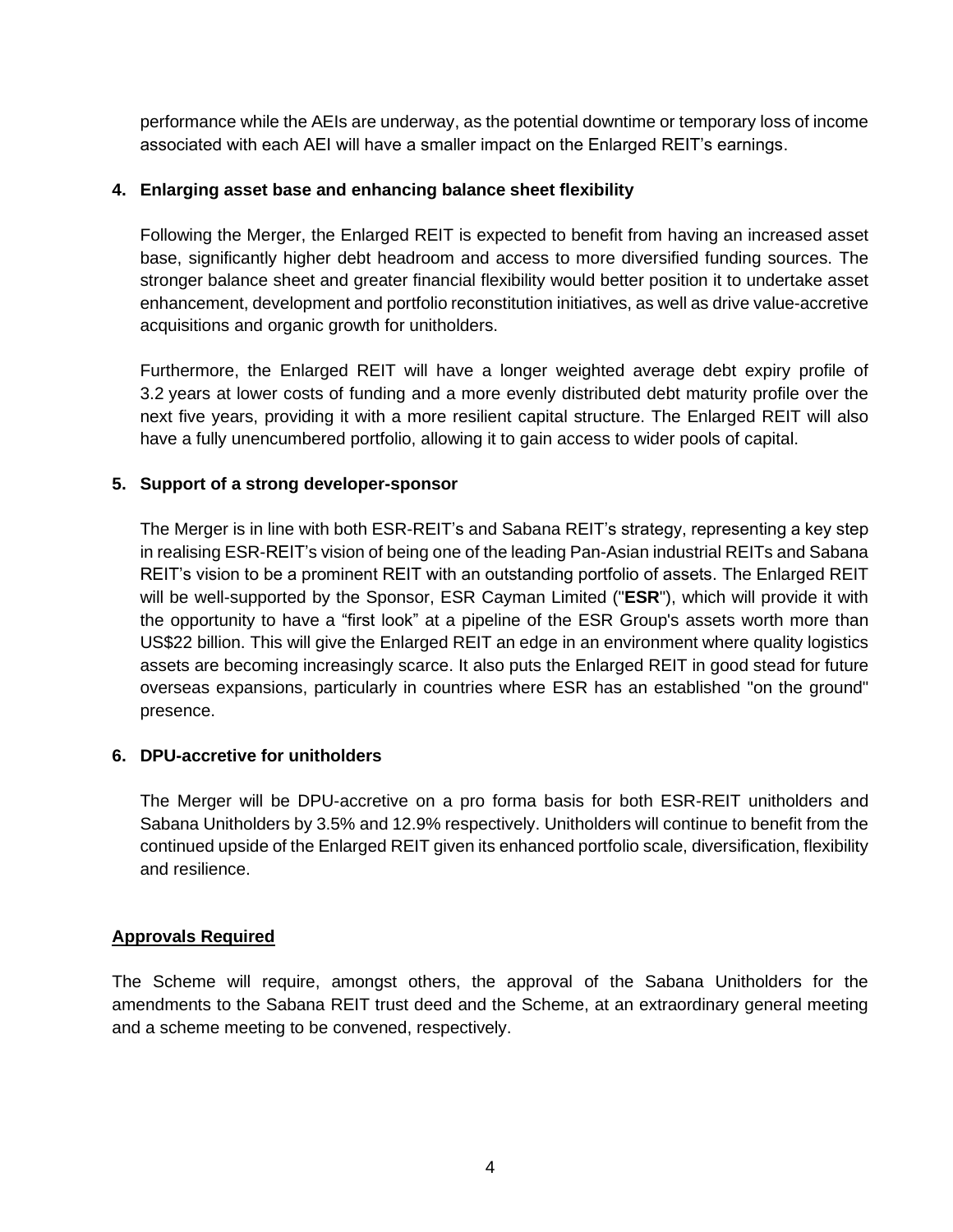In addition to the approvals required from Sabana Unitholders, the Scheme will require the order of the Singapore Court for the convening of the scheme meeting and the sanction of the Scheme (if approved at the scheme meeting).

ESR-REIT will also be required to seek the approval of ESR-REIT unitholders at an extraordinary general meeting to be convened for the Merger and the issue of the Consideration Units in consideration for the Merger.

# **Financial Advisers**

Citigroup Global Markets Singapore Pte. Ltd., Maybank Kim Eng Securities Pte. Ltd., RHB Securities Singapore Pte. Ltd.<sup>6</sup> and United Overseas Bank Limited are the financial advisers to the ESR-REIT manager in respect of the Merger and the Scheme.

Credit Suisse (Singapore) Limited and The Hongkong and Shanghai Banking Corporation Limited, Singapore Branch are the financial advisers to the Sabana REIT manager in respect of the Merger and the Scheme.

Further information on the Merger can be found in the joint announcement, as well as both ESR-REIT's and Sabana REIT's investor presentations, which can be downloaded from SGXNET or from ESR-REIT's and Sabana REIT's respective websites.

– *END* –

<sup>6</sup> On 29 June 2020, RHB Bank Berhad ("**RHB Bank**") announced on Bursa Malaysia that it entered into a conditional share purchase agreement with Philip Securities Pte. Ltd. to dispose of its entire equity interest in RHB Securities Singapore Pte. Ltd. ("**RHBSEC**"), an indirect wholly-owned subsidiary of RHB Bank (the "**Proposed Disposal**"). The Corporate Finance Department of RHBSEC which undertakes the engagement as joint financial adviser to the ESR-REIT Manager will be transferred to RHB Bank Berhad through its Singapore branch ("**RHB Singapore**") prior to the completion of the Proposed Disposal (the "**Proposed Transfer**"). RHBSEC's engagement will be novated to RHB Singapore, and RHB Singapore will replace RHBSEC as a joint financial adviser to ESR-REIT Manager (the "**Replacement**") if the Proposed Transfer occurs during the offer period of the Merger. An announcement will be made when the Replacement becomes effective.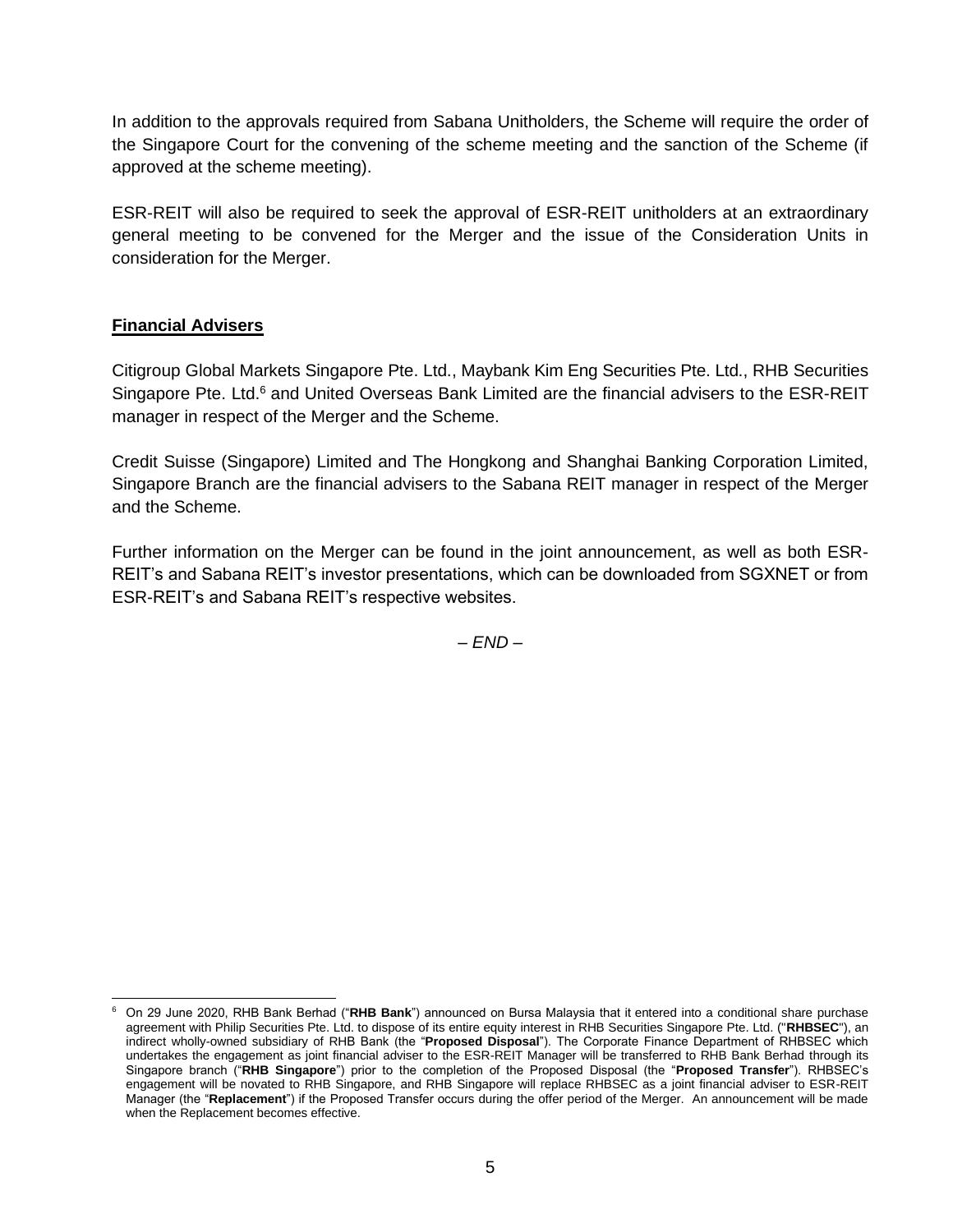#### **Investor Contacts**

**Citigroup Global Markets Singapore Pte. Ltd. Credit Suisse (Singapore) Limited** Tel: +65 6657 1959

Tel: +65 6212 2000

#### **Media Contacts**

#### **Newgate Communications**

Terence Foo / Bob Ong / Elizabeth Yeong Email: [terence.foo@newgatecomms.com.sg](mailto:terence.foo@newgatecomms.com.sg) / [bob.ong@newgatecomms.com.sg](mailto:Bob.ong@newgatecomms.com.sg) / elizabeth.yeong@newgatecomms.com.sg

#### **Responsibility Statements**

**ESR-REIT Manager.** The directors of the ESR-REIT manager (including those who may have delegated detailed supervision of this press release) have taken all reasonable care to ensure that the facts stated and opinions expressed in this press release (other than those relating to Sabana REIT and/or the Sabana REIT manager) are fair and accurate and that there are no other material facts not contained in this press release, the omission of which would make any statement in this press release misleading. The directors of the ESR-REIT manager jointly and severally accept responsibility accordingly.

Where any information has been extracted or reproduced from published or otherwise publicly available sources or obtained from a named source (including Sabana REIT, the Sabana REIT manager and/or the respective independent valuers engaged by the ESR-REIT manager and/or the Sabana REIT manager), the sole responsibility of the directors of the ESR-REIT manager has been to ensure through reasonable enquiries that such information is accurately extracted from such sources or, as the case may be, reflected or reproduced in this press release. The directors of the ESR-REIT manager do not accept any responsibility for any information relating to Sabana REIT and/or the Sabana REIT manager or any opinion expressed by Sabana REIT, the Sabana REIT manager and/or the abovementioned independent valuers.

**Sabana REIT Manager.** The directors of the Sabana REIT manager (including those who may have delegated detailed supervision of this press release) have taken all reasonable care to ensure that the facts stated and opinions expressed in this press release (other than those relating to ESR-REIT and/or the ESR-REIT manager) are fair and accurate and that there are no other material facts not contained in this press release, the omission of which would make any statement in this press release misleading. The directors of the Sabana REIT manager jointly and severally accept responsibility accordingly.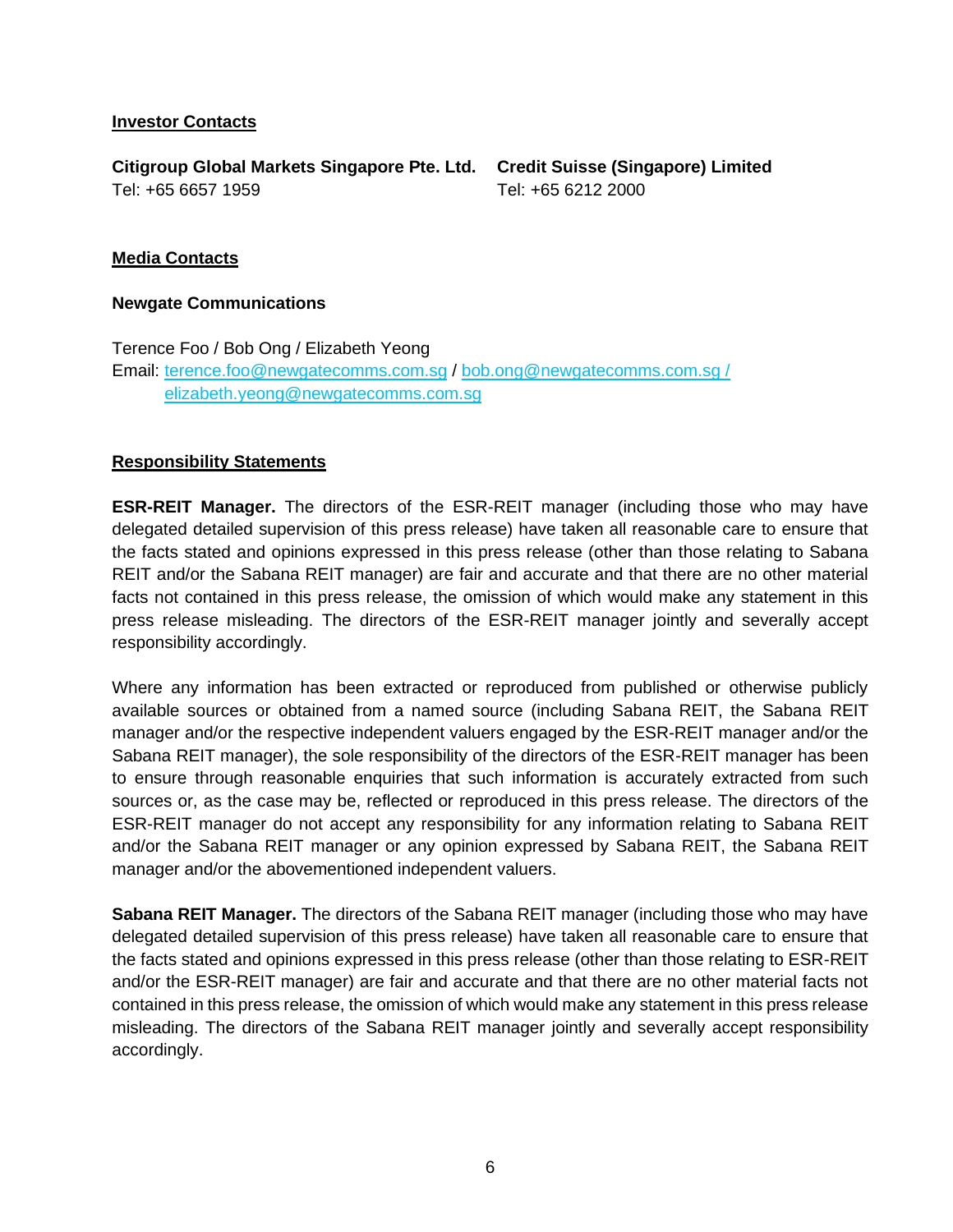Where any information has been extracted or reproduced from published or otherwise publicly available sources or obtained from a named source (including ESR-REIT, the ESR-REIT manager, and/or the respective independent valuers engaged by the ESR-REIT manager and/or the Sabana REIT manager), the sole responsibility of the directors of the Sabana REIT manager has been to ensure through reasonable enquiries that such information is accurately extracted from such sources or, as the case may be, reflected or reproduced in this press release. The directors of the Sabana REIT manager do not accept any responsibility for any information relating to ESR-REIT and/or the ESR-REIT manager or any opinion expressed by ESR-REIT, the ESR-REIT manager and/or the abovementioned independent valuers.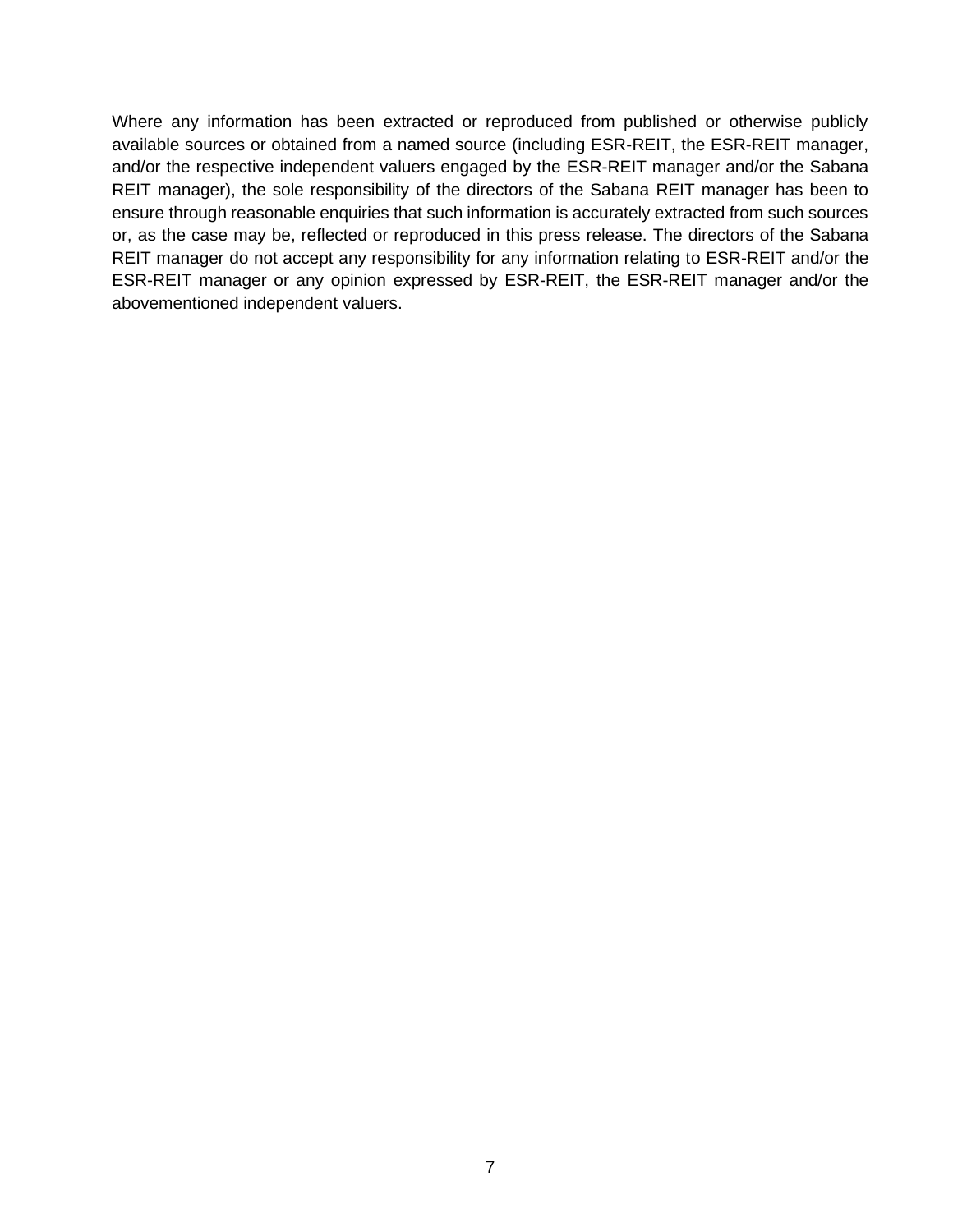# **About ESR-REIT**

ESR-REIT has been listed on the Singapore Exchange Securities Trading Limited since 25 July 2006.

ESR-REIT invests in quality income-producing industrial properties and as at 30 June 2020 holds interest in a diversified portfolio of 57 properties located across Singapore, with a total gross floor area of approximately 15.1 million square feet and an aggregate property value of S\$3.1 billion<sup>7</sup>. The properties are in the following business sectors: Business Park, High-Specs Industrial, Logistics/Warehouse and General Industrial, and are located close to major transportation hubs and key industrial zones island-wide.

The Manager's objective is to provide Unitholders with a stable income stream through the successful implementation of the following strategies:

- Acquisition of value-enhancing properties;
- Proactive asset management;
- Divestment of non-core properties; and
- Prudent capital and risk management.

ESR Funds Management (S) Limited, the Manager of ESR-REIT, is owned by namely, ESR Cayman Limited ("**ESR**") (67.3%), Shanghai Summit Pte. Ltd. (25.0%), and Mitsui & Co., Ltd (7.7%). For further information on ESR-REIT, please visit [www.esr-reit.com.sg.](http://www.esr-reit.com.sg/)

### **About the Sponsor, ESR**

ESR is the largest Asia-Pacific focused logistics real estate platform by gross floor area (GFA) and by value of the assets owned directly and by the funds and investment vehicles it manages. Cofounded by its senior management team and Warburg Pincus, ESR and the funds and investment vehicles it manages are backed by some of the world's preeminent investors including APG, SK Holdings, JD.com, CPP Investments, OMERS, PGGM, Ping An and Allianz Real Estate. The ESR platform spans across the People's Republic of China, Japan, South Korea, Singapore, Australia and India. As of 31 December 2019, the fair value of the properties directly held by ESR and the assets under management with respect to the funds and investment vehicles managed by ESR recorded approximately US\$22.1 billion, and GFA of properties completed and under development as well as GFA to be built on land held for future development comprised over 17.2 million sqm in total. ESR has been listed on the Main Board of The Stock Exchange of Hong Kong Limited since 1 November 2019.

For more information on ESR, please visit [www.esr.com.](https://apc01.safelinks.protection.outlook.com/?url=http%3A%2F%2Fwww.esr.com&data=02%7C01%7Cgloria.low%40esr-reit.com.sg%7Cb18ed7da682643de8b7008d766916f05%7C6ed733c0622d401d8f49b2984c7d765f%7C0%7C0%7C637090647129612986&sdata=hiUu8gk6thHcFkbiXEp08i9y2Ux64on2c0ivRFvmSek%3D&reserved=0)

<sup>7</sup> Includes 100% of the valuation of 7000 Ang Mo Kio Avenue 5 and 48 Pandan Road, in which ESR-REIT holds 80% interest in 7000 Ang Mo Kio Avenue 5 and 49% interest in 48 Pandan Road, but excludes the effects arising from the adoption of Financial Reporting Standard (FRS) 116 *Leases* which became effective on 1 January 2019.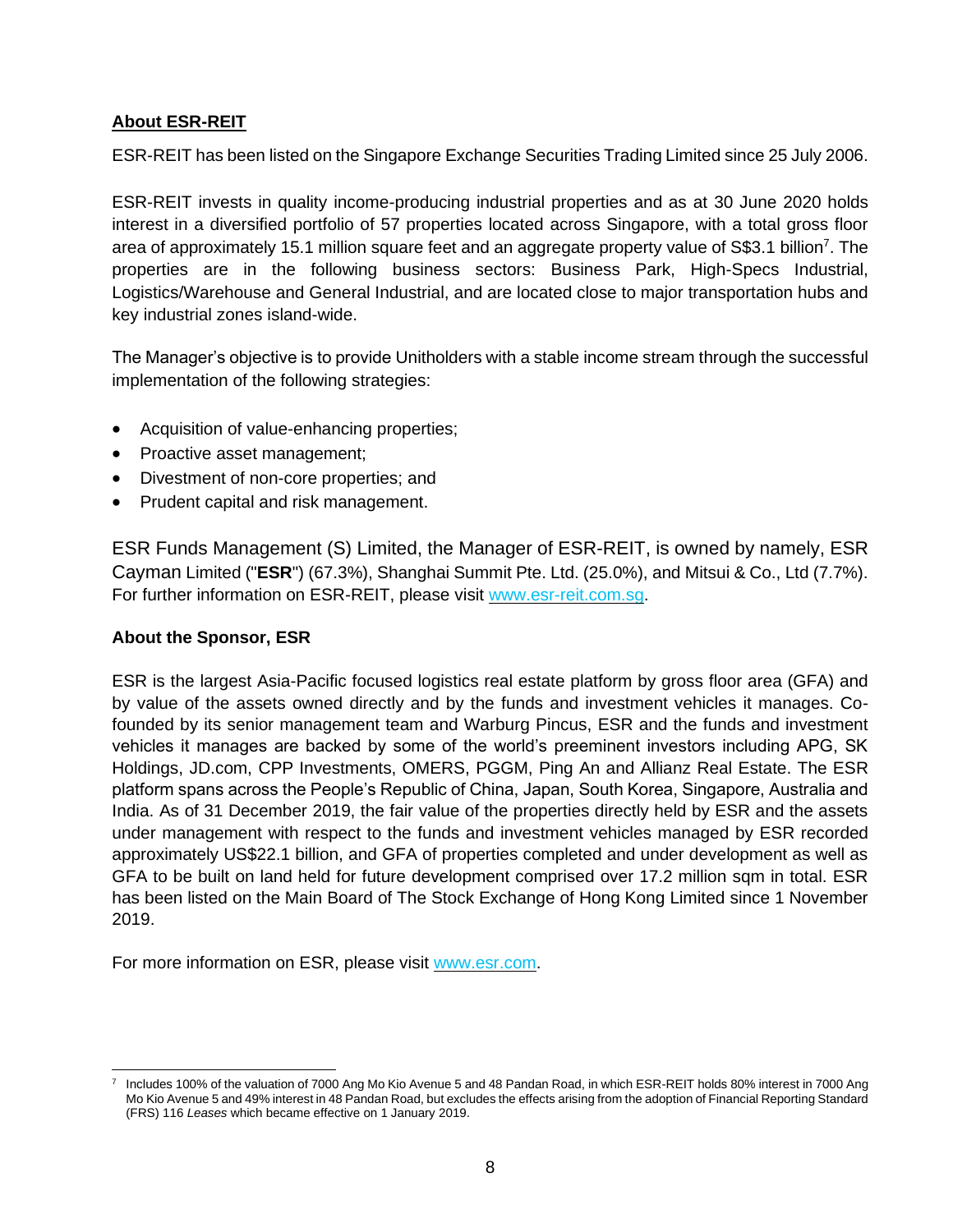#### **Important Notice**

The value of units in ESR-REIT ("**Units**") and the income derived from them may fall as well as rise. Units are not investments or deposits in, or liabilities or obligations, of ESR Funds Management (S) Limited ("**Manager**"), RBC Investor Services Trust Singapore Limited (in its capacity as trustee of ESR-REIT) ("**Trustee**"), or any of their respective related corporations and affiliates (individually and collectively "**Affiliates**"). An investment in Units is subject to equity investment risk, including the possible delays in repayment and loss of income or the principal amount invested. Neither ESR-REIT, the Manager, the Trustee nor any of the Affiliates guarantees the repayment of any principal amount invested, the performance of ESR-REIT, any particular rate of return from investing in ESR-REIT, or any taxation consequences of an investment in ESR-REIT. Any indication of ESR-REIT performance returns is historical and cannot be relied on as an indicator of future performance.

Investors have no right to request that the Manager redeem or purchase their Units while the Units are listed. It is intended that investors may only deal in their Units through trading on Singapore Exchange Securities Trading Limited (the "**SGX-ST**"). Listing of the Units on the SGX-ST does not guarantee a liquid market for the Units. This press release may contain forward-looking statements that involve assumptions, risks and uncertainties. Actual future performance, outcomes and results may differ materially from those expressed in forward-looking statements as a result of a number of risks, uncertainties and assumptions. Representative examples of these factors include (without limitation) general industry and economic conditions, interest rate trends, cost of capital and capital availability, competition from similar developments, shifts in expected levels of occupancy or property rental income, changes in operating expenses, governmental and public policy changes and the continued availability of financing in amounts and on terms necessary to support ESR-REIT's future business. You are cautioned not to place undue reliance on these forward-looking statements, which are based on the Manager's current view of future events.

This press release is for information purposes only and does not have regard to your specific investment objectives, financial situation or your particular needs. Any information contained in this material is not to be construed as investment or financial advice and does not constitute an offer or an invitation to invest in ESR-REIT or any investment or product of or to subscribe to any services offered by the Manager, the Trustee or any of the Affiliates.